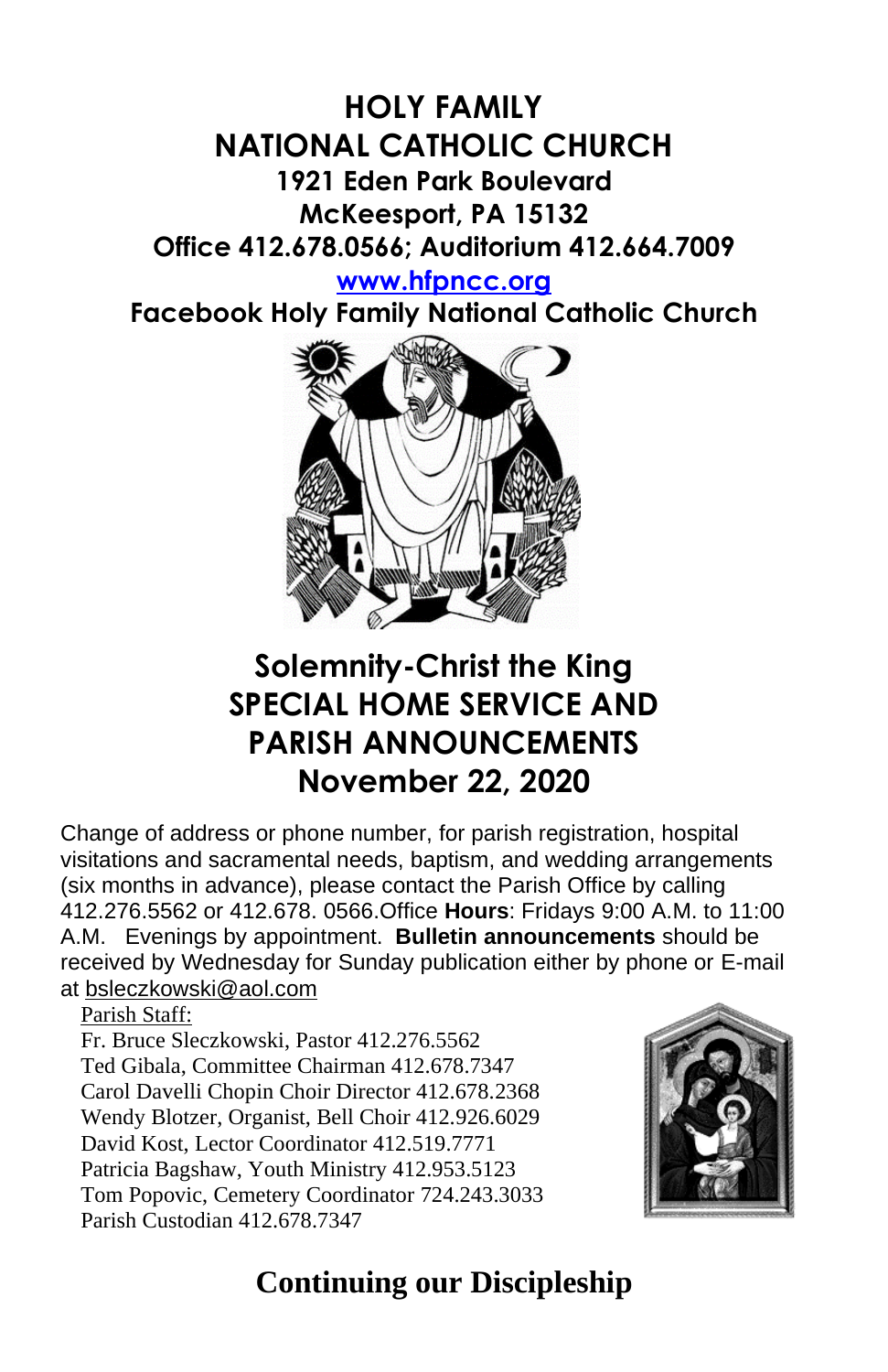**Sunday, November 22, 2020 Christ the King Holy Mass 9:00 A.M.**



**Wednesday, November 25, 2020 Thanksgiving Day Vigil Mass Holy Mass 7:00 P.M.**

**Sunday, November 29, 2020 Advent 1 Holy Mass 9:00 A.M. +Alice Demski** (17 th) Ann) Int. son Gary Demski; **+Berverlee Kotulsky** (5<sup>th</sup> Ann) Int. Mrs. Mildred Kotulsky; **+Edward Kustra** (3rd Ann) Int. wife Eileen Kustra

**This Week**

*"He will be great and will be called Son of the Most High, and the Lord God will give Him the throne of*  $\sqrt{2}$  *David His father.*"

 *Luke 1: 32*  **Future Example 1 Direction's** 

**Community Services**

Once again, we will be collecting winter clothing for a male homeless shelter in the area. Please bring the used clothing on Sunday morning. David Kost will be coordinating this year's men's clothing drive. Coats are especially needed. All clothing should be clean and in good condition

A table is set up with blue and pink angels for Christmas gifts for the Center for Victims children and for Salvation Army's Treasure for Children. Ashley Griffiths will coordinate for the Center for Victims and Rosemary Pociask will coordinate for the Treasure's for Children. All gifts are to be returned unwrapped by December 8th and monetary gifts can also be given towards purchase of gifts. Your support through the years have been greatly appreciated and let us bring joy to a child's Christmas this year.